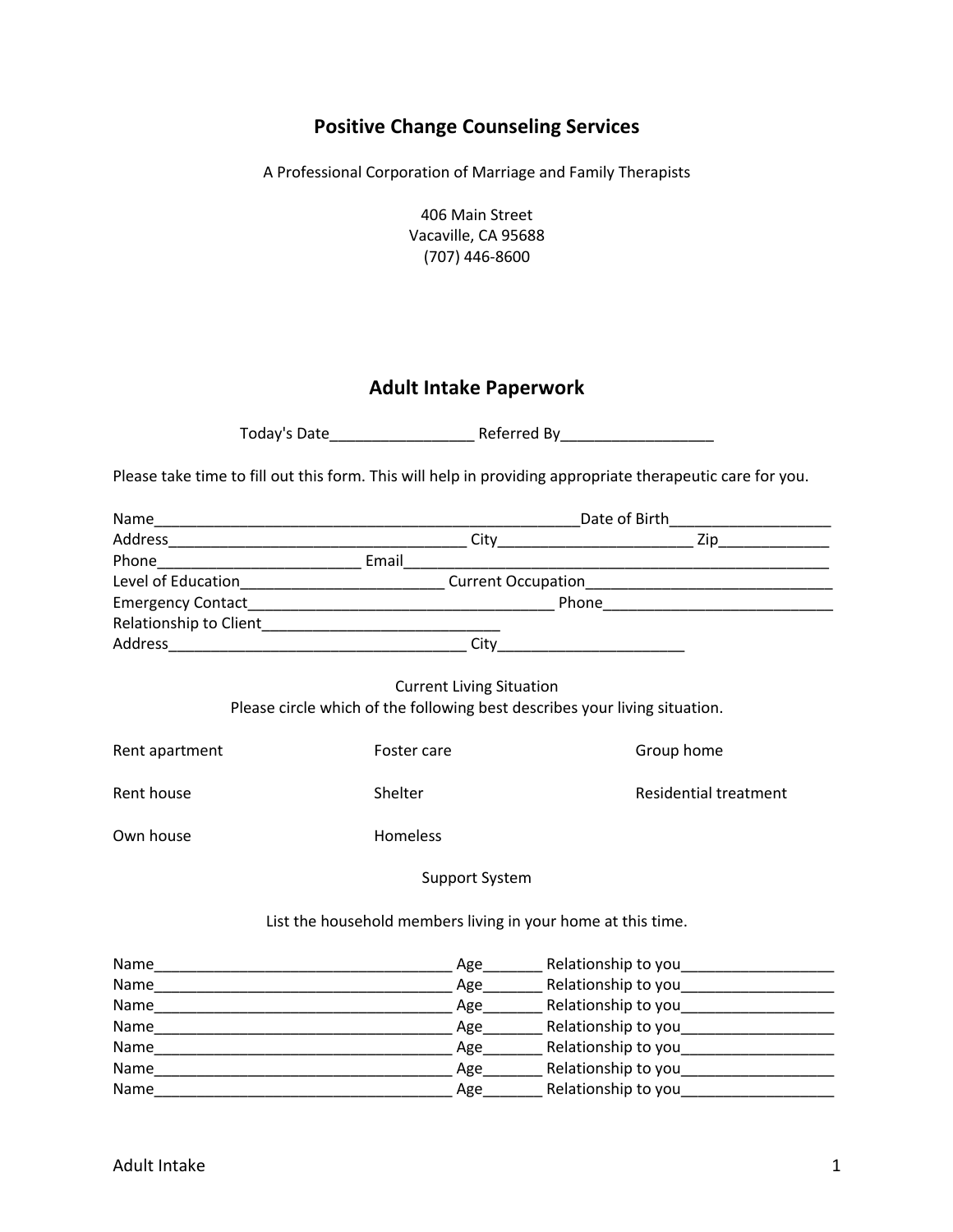List important friends, family members or relatives living outside of your home.

| Name | Age | Relationship to you |
|------|-----|---------------------|
| Name | Age | Relationship to you |
| Name | Age | Relationship to you |
| Name | Age | Relationship to you |
| Name | Age | Relationship to you |
| Name | Age | Relationship to you |
| Name | Age | Relationship to you |

Areas of Concern What issues/concerns cause you to seek treatment? Please describe.

What would you like to achieve in therapy?

Do you have any concerns or fears about therapy?

| Psychological History                                                                              |  |
|----------------------------------------------------------------------------------------------------|--|
|                                                                                                    |  |
|                                                                                                    |  |
| What was helpful/not helpful about                                                                 |  |
|                                                                                                    |  |
| Have you ever had suicidal or homicidal?<br>• Thoughts?____________<br>$\bullet$ Attempts?<br>$\_$ |  |
| Have you been hospitalized for mental or emotional problems? [150,                                 |  |
|                                                                                                    |  |
|                                                                                                    |  |
| Name                                                                                               |  |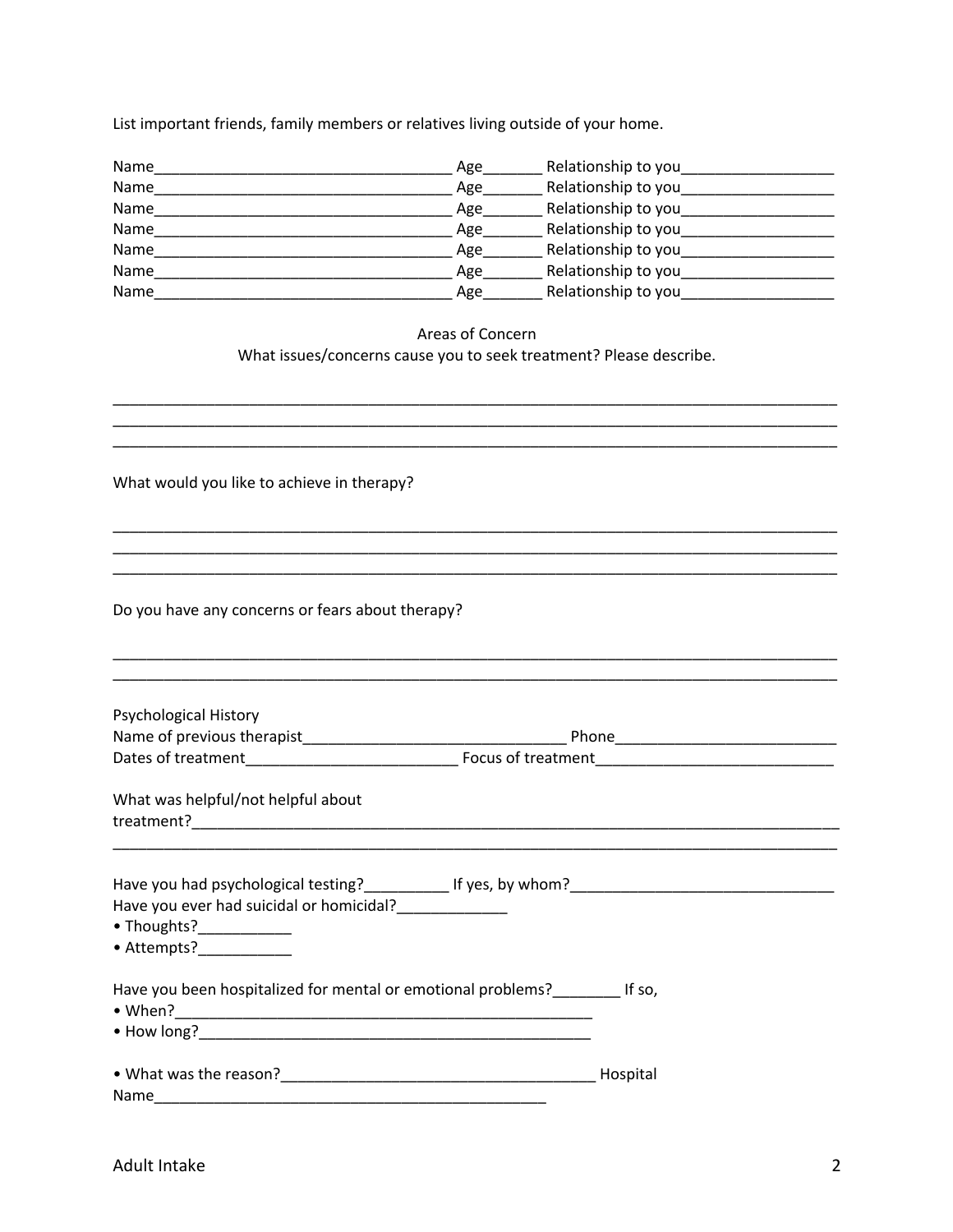## Current Medications

| 1. Name of medication    |                                                                                                                                                              |                                                                                                                      |  |
|--------------------------|--------------------------------------------------------------------------------------------------------------------------------------------------------------|----------------------------------------------------------------------------------------------------------------------|--|
|                          |                                                                                                                                                              | Date__________________Prescribed by__________________________________Phone__________________________                 |  |
|                          |                                                                                                                                                              |                                                                                                                      |  |
|                          |                                                                                                                                                              |                                                                                                                      |  |
|                          |                                                                                                                                                              | Date__________________Prescribed by__________________________________Phone____________________________3. Name of     |  |
|                          |                                                                                                                                                              |                                                                                                                      |  |
|                          |                                                                                                                                                              | Date____________________Prescribed by___________________________________Phone_____________________________4. Name of |  |
|                          |                                                                                                                                                              |                                                                                                                      |  |
|                          |                                                                                                                                                              |                                                                                                                      |  |
|                          | Medical History Have you ever been diagnosed with a serious illness?                                                                                         |                                                                                                                      |  |
|                          |                                                                                                                                                              |                                                                                                                      |  |
|                          |                                                                                                                                                              |                                                                                                                      |  |
|                          |                                                                                                                                                              | Are you experiencing any medical/physical symptoms you attribute to emotional, or stress-related                     |  |
|                          | Have you ever been in a 12-step program? Yes_______ No_______                                                                                                |                                                                                                                      |  |
| If so,                   | Do you currently use illegal drugs?<br><u> Letter Letter Letter Letter Letter Letter Letter Letter Letter Letter Letter Letter Letter Letter Letter Lett</u> |                                                                                                                      |  |
|                          |                                                                                                                                                              |                                                                                                                      |  |
|                          | $\bullet$ How often                                                                                                                                          |                                                                                                                      |  |
|                          | Have you ever used alcohol or drugs in the past?                                                                                                             |                                                                                                                      |  |
| If so,                   |                                                                                                                                                              |                                                                                                                      |  |
|                          |                                                                                                                                                              |                                                                                                                      |  |
|                          |                                                                                                                                                              |                                                                                                                      |  |
|                          |                                                                                                                                                              |                                                                                                                      |  |
| Family of Origin History |                                                                                                                                                              |                                                                                                                      |  |
|                          |                                                                                                                                                              | Mother's name, age, living/deceased, description of your relationship with Mother.                                   |  |
|                          |                                                                                                                                                              |                                                                                                                      |  |
|                          |                                                                                                                                                              |                                                                                                                      |  |
|                          |                                                                                                                                                              |                                                                                                                      |  |
|                          |                                                                                                                                                              |                                                                                                                      |  |

Father's name, age, living/deceased, description of your relationship with Father.

\_\_\_\_\_\_\_\_\_\_\_\_\_\_\_\_\_\_\_\_\_\_\_\_\_\_\_\_\_\_\_\_\_\_\_\_\_\_\_\_\_\_\_\_\_\_\_\_\_\_\_\_\_\_\_\_\_\_\_\_\_\_\_\_\_\_\_\_\_\_\_\_\_\_\_\_\_\_\_\_\_\_\_\_\_ \_\_\_\_\_\_\_\_\_\_\_\_\_\_\_\_\_\_\_\_\_\_\_\_\_\_\_\_\_\_\_\_\_\_\_\_\_\_\_\_\_\_\_\_\_\_\_\_\_\_\_\_\_\_\_\_\_\_\_\_\_\_\_\_\_\_\_\_\_\_\_\_\_\_\_\_\_\_\_\_\_\_\_\_\_

\_\_\_\_\_\_\_\_\_\_\_\_\_\_\_\_\_\_\_\_\_\_\_\_\_\_\_\_\_\_\_\_\_\_\_\_\_\_\_\_\_\_\_\_\_\_\_\_\_\_\_\_\_\_\_\_\_\_\_\_\_\_\_\_\_\_\_\_\_\_\_\_\_\_\_\_\_\_\_\_\_\_\_\_\_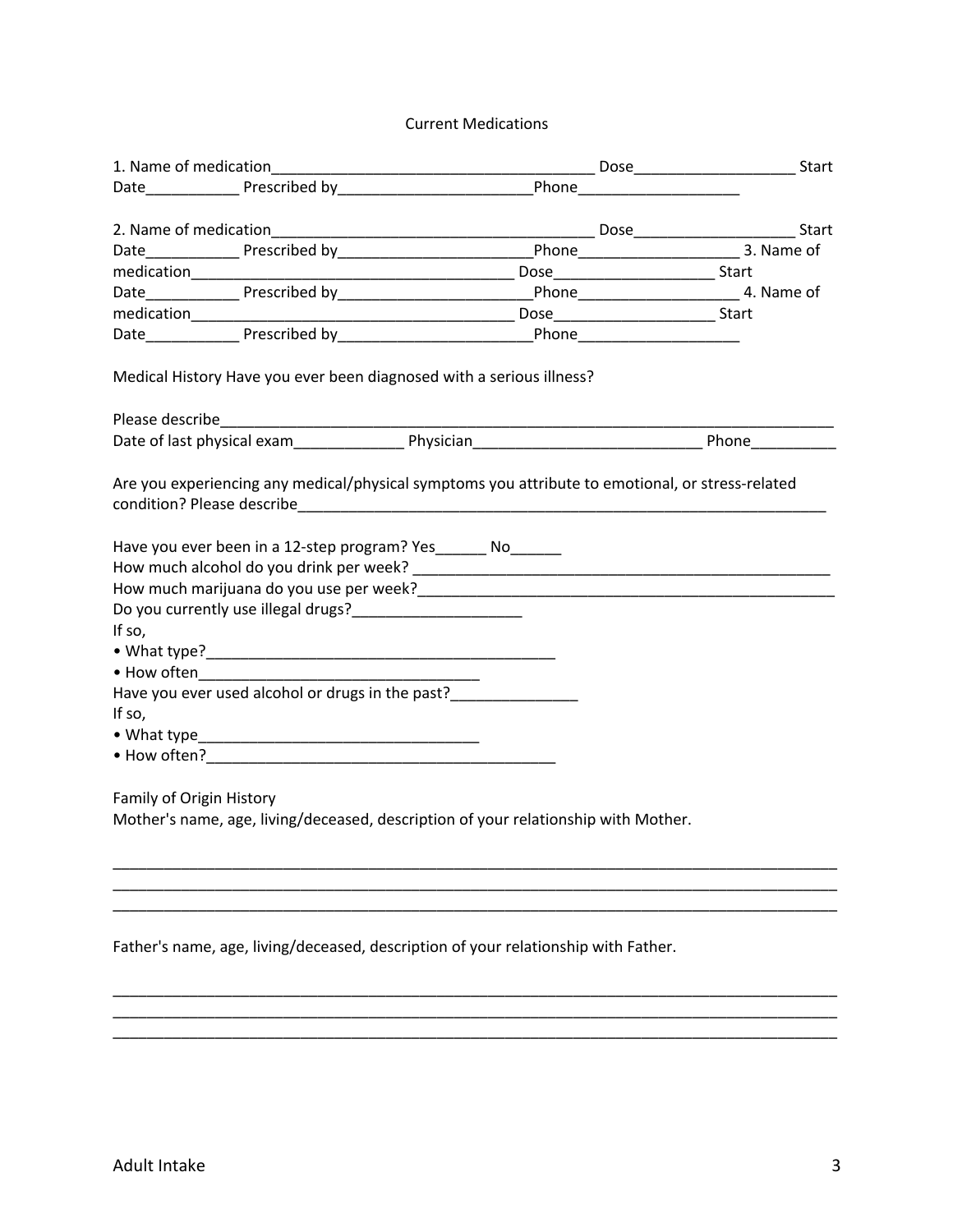Please describe your childhood experience.

| Were you ever subjected to abuse? Please describe verbal, bullying, physical, and/or emotional abuse.                                                                              |                                                        |                                       |  |
|------------------------------------------------------------------------------------------------------------------------------------------------------------------------------------|--------------------------------------------------------|---------------------------------------|--|
| Have you ever been a victim of a violent crime? Please describe.                                                                                                                   |                                                        |                                       |  |
| Other Information                                                                                                                                                                  |                                                        |                                       |  |
| • Lawsuits? __ Yes ___ No.<br>• Restraining Orders? ___ Yes ___ No<br>• Divorce? ___ Yes ___ No<br>• Parole/Probation Officer? ___ Yes ___ No<br>• Custody Dispute? ___ Yes ___ No |                                                        |                                       |  |
| Areas of Concern<br>Please check any areas you or your family may be concerned about. Check all that apply.                                                                        |                                                        |                                       |  |
| _Depression                                                                                                                                                                        | __Strange behaviors                                    | Lack of friends                       |  |
| Crying a lot                                                                                                                                                                       | Paranoia                                               | Avoid others                          |  |
| Sexual abuse                                                                                                                                                                       | Destroy things                                         | Lack of attention                     |  |
| Obsessive thoughts                                                                                                                                                                 | Learning difficulties                                  | _Stealing                             |  |
| <b>Anxiety</b>                                                                                                                                                                     | Promiscuity                                            | Panic attacks                         |  |
| Physical abuse<br>Obsessive thoughts<br>Hot temper                                                                                                                                 | Hopelessness<br>Suicidal thoughts/plans<br>Odd beliefs | Self injurious behaviors<br>Vandalism |  |
|                                                                                                                                                                                    |                                                        |                                       |  |